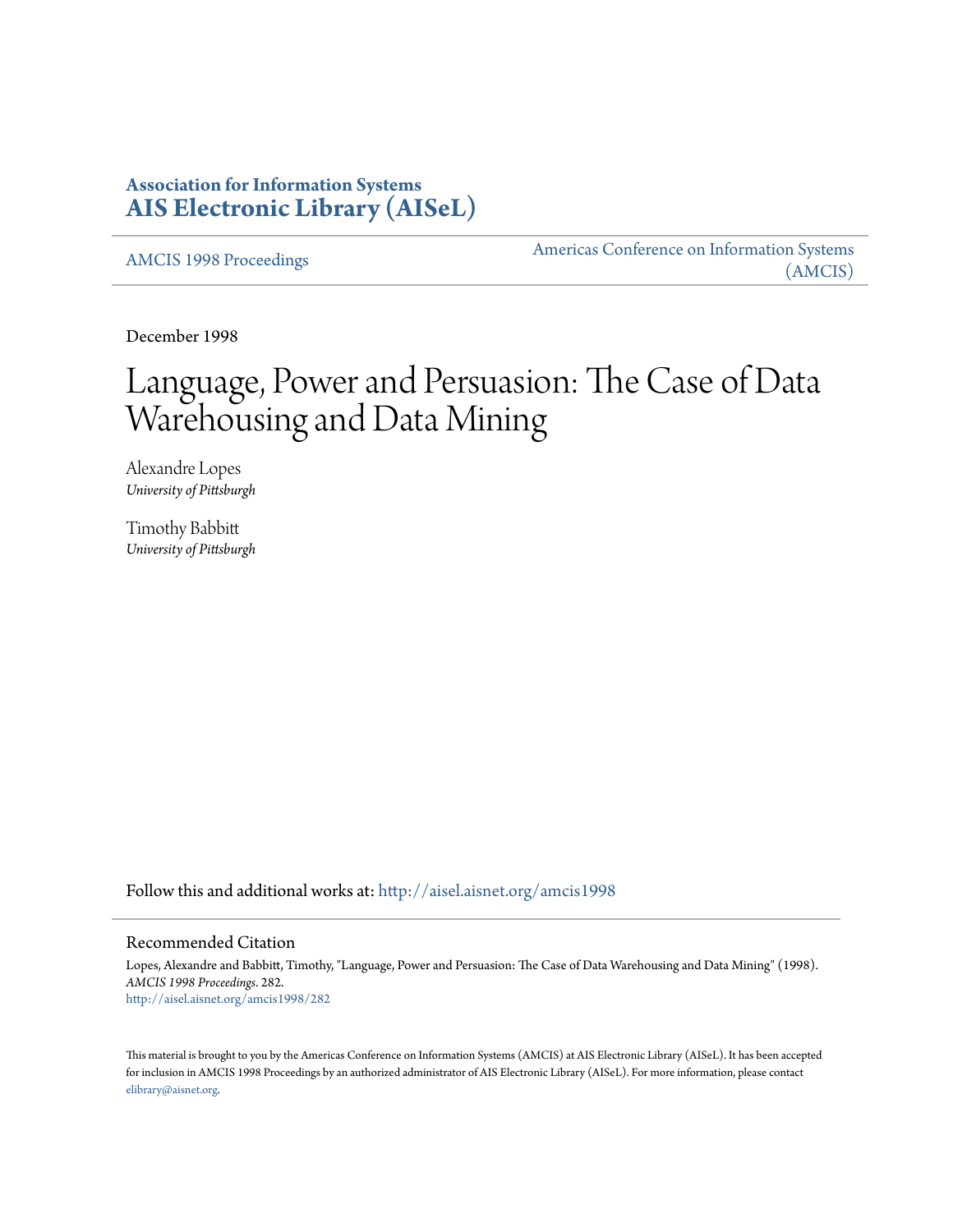# **Language, Power and Persuasion: The Case of Data Warehousing and Data Mining**

Alexandre Lopes<sup>1</sup> **Timothy G. Babbitt** The Joseph M. Katz Graduate School of Business University of Pittsburgh

### **Abstract**

*This paper discusses the role of language and its power in MIS using examples of data warehousing and data mining. It also identifies the process by which language is used to create new lexicons in MIS. We examine the power of language to impress, to depoliticize and to routinize language dominance. Data warehousing and data mining are used to illustrate the power of language in the discipline of MIS.*

#### **Introduction**

MIS as a discipline has numerous examples of using language to legitimize its status. Some of these examples have had a positive effect on the discipline. The papers of early MIS authors in the 1970's and 80's among non-MIS journals and periodicals, brought to the academic discussion table a picture of what the doctorate in MIS should look like (Davis 1982), a systematic picture of the discipline and its research (Davis and Olson 1985 ; Ives et al. 1980), and of its future (Davis 1992). However, language has been used to promote technology far beyond its capabilities, painting a rosier picture than was really possible (Dearden 1972), and unfortunately, there have been negative consequences of not living up to expectations.

We will start with a discussion of the power of language followed by a examination of the increasingly popular area of Data Warehousing and Data Mining which we will use as an example of how power through language has an impact on the discipline of MIS.

#### **Power and Language**

Power is a widely used concept for the analysis of social and organizational behavior. At the simplest level, one can distinguish between two senses of the concept: *power to* and *power over*. Russell captured the "power to" meaning by defining power as the production of intended effects (Russell 1938). In the positive sense, "power to" is the realization of personal or collective goals. In the negative sense, it is the hindering of other individuals' achievement of goals for the sake of hindering. "Power over," on the other hand, is the relational facet of power. For example, authorities may fail to gain obedience (Hamilton 1978), and "power to" can be instigated by those who initially do not have authority. Situations like this favor keeping the two senses of power conceptually separate. But in most contexts, both senses will coexist.

Researchers have recognized that language is the primary vehicle of persuasion (Gibbons et al. 1991 ; Petty and Cacioppo 1986), although nonverbal variables are clearly important as well (Burgoon et al. 1990). In MIS disciplinary forums (conference, publications, and networking), we are presented with many opportunities to be persuasive with language.

The enactment of influence and control, in turn, often produces antithetical side effects, where at one extreme, communicators may be totally unconcerned with the side effects; at the other extreme, they may be so concerned that they will abandon their influence attempts. Between the two extremes are varying levels of trade-off, as communicators endeavor to enact influence while preventing side effects or keeping them to a minimum. One way of achieving this is to depoliticize the influence message.

Essentially, to depoliticize an influence message is to camouflage it as something else; in doing so, communicators make their influence attempts more palatable to the targets of influence and at the same time lessen their own accountability. The use of language to depoliticize influence messages not only will make them subtler, but also may prevent or reduce resistance from the target.

It could be argued that in the early articles of MIS were masking their explicit intention to position the field of MIS as a legitimate discipline to other "traditional" business disciplines. In saying this, we do not imply that deceit or any other negative connotation is involved with respect to those authors or MIS, but that there was recognition of where MIS should be placed.

Language affects, and is affected by power relations between groups in society. At one level, the deprivation of power is often associated with psychological deprivation. At another level, powerful groups are better placed than less powerful groups in changing the language and having it accepted for general use. This has been most apparent historically when a country, after

<sup>&</sup>lt;sup>1</sup>Alexandre Lopes is a fellow of CAPES—Brasilia/Brazil.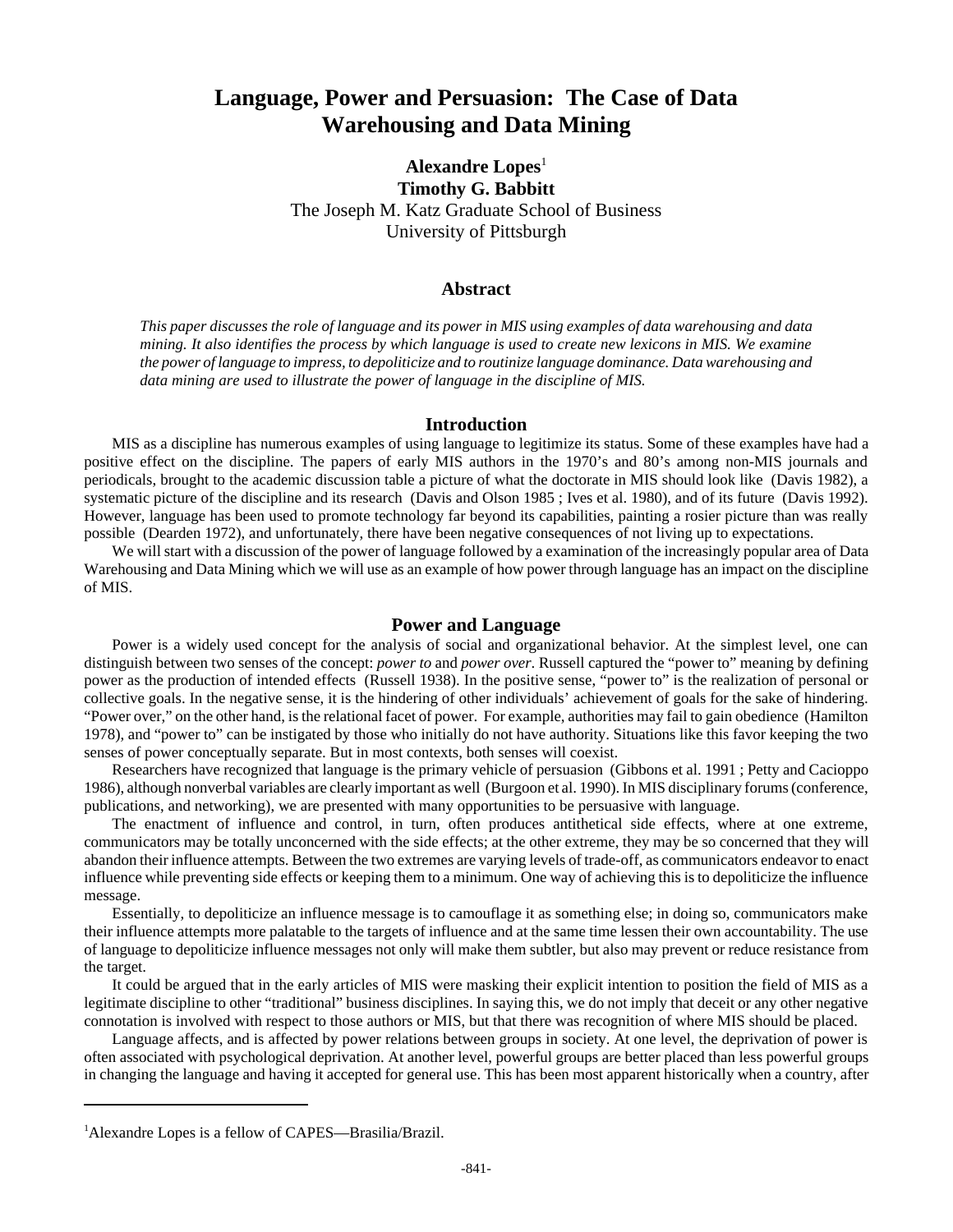colonizing another country, imposes its own language on the latter. In some subtle ways, it contains features that favor certain ways of thinking but not others, portrays the powerful groups as the norm against which other groups should be evaluated, and trivializes subordinate groups, thus making them invisible in the language they know. In short, group dominance is transferred to, and encoded in, the prevailing language variety. Over time, the biased language is no longer marked—it becomes routinized; its use in daily discourse, in turn, helps to reinforce and perpetuate dominance—it routinizes power relations.

It is the routinization of language that has opened "science" up for critique (Lyotard 1982), and the discipline of MIS is no different. It has a dominant language, and groups that dominate the MIS language. Our desire to be scientists for example has prompted many authors to consciously include the word "empirical" in titles of papers for MIS journals and conferences, in what we believe is to legitimate the paper in the scientific method.

We do not intend to imply that routinization is negative, but to recognize that it has happened, is happening, and will continue to do so. It is important to have conscious reckoning of efforts to further routinize lexicon. All of these aspects of language, power and persuasion are normal. In other words, we all are subject to and instrumental in the perpetuation of this dynamic.

Our discussion thus far has focused on the theoretical background relevant to power and language. We will in the subsequent sections apply these concepts to the realm of DW/DM.

### **Data Warehousing and Data Mining**

In the following sections we will identify and broadly define the lexicon used in DW/DM. We attempt to create a consistent understanding of the terms, tools and definitions involved with these technologies. In so doing, we will reassess the terms and concepts used in DW/DM and show the similarity these concepts have with traditional terms that have been used by MIS academics and practitioners for many years. In other words, what makes DW/DM useful is not necessarily the power of new technology. Rather, we argue that it is the richness of powerful metaphors associated with DW/DM that give practitioners utility of extant technology.

#### *Data Warehouse*

Inmon, the first person to define DW (Wallace 1994 ; Edwards 1994), defines it as "a subject-oriented, integrated, nonvolatile, time-variant collection of data organized to support management needs" (Castelluccio 1996). According to this definition, DWs are separate databases (Newing 1996) that arrange their information around major groups of subjects, such as products and clients. However, these subjects are organized in an integrated form.

Most of the technology associated with DWs is an extension of relational database management systems and client/server computing established in the 1970's (Van de Hoven 1997). This is the technology that allows the creation and integration of data resources in a repository with certain file structures that provides different views of data according to the characteristics of the problem to be solved (Champion and Moores 1996 ; Lewis et al. 1995).

Despite the fact that small companies are releasing new generations of "breakthrough" multi-dimensional database management systems for DW without the limitations of current structures (Greenfield 1996; Prince 1996; (Imielinski and Mannila 1996), most of the database management systems used for DW are traditional products. Several big companies have been attracted to the DW/DM market. Most of these new products or new releases of existing products are based on traditional tools that have been sold by these companies for a long time. One example is the DW extension of Microsoft's SQL Server (Leon and La Monica 1996). Another is IBM's new tool called "Intelligence Miner" (Gerber 1996 ; Kalin 1996)that operates with the traditional DB2, defined by IBM as its main store for DW solutions (Watterson 1996).

#### *Data Mining*

"The process of extracting valid, previously unknown and ultimately comprehensible information from large databases and using it to make critical business decisions" (Newing 1996). The main assumption behind DM is that sophisticated statistical and artificial-intelligence-related techniques can identify patterns, relationships and rules in the data that are not visible with traditional techniques (Newing 1996).

In adding several techniques to the task of extracting information from databases, DM provides a metaphor and an umbrella that aggregate techniques present in the business environment over several years. Statistical techniques and neural networks have been sold as business tools for 20 years (Newing 1996). It is possible to find neural networks applications from medical uses (Baxt 1990) to bankruptcy forecasting (De Almeida 1993). Techniques such as discriminant analysis, clustering, and factors analysis have been proving themselves as useful tools in both business applications and academic research in business. With DW/DM these techniques become more visible to business managers, and, as a consequence, the investment and clarity about their need are both better defensible.

# **Discussion**

We can find several reported cases of success in the use of DW/DM in business applications. British Airways, for example, has been using these techniques with a benchmark perspective (Bird 1996). Wal-Mart used DW/DM to discover relationships between the sale of specific products (Bird 1996).